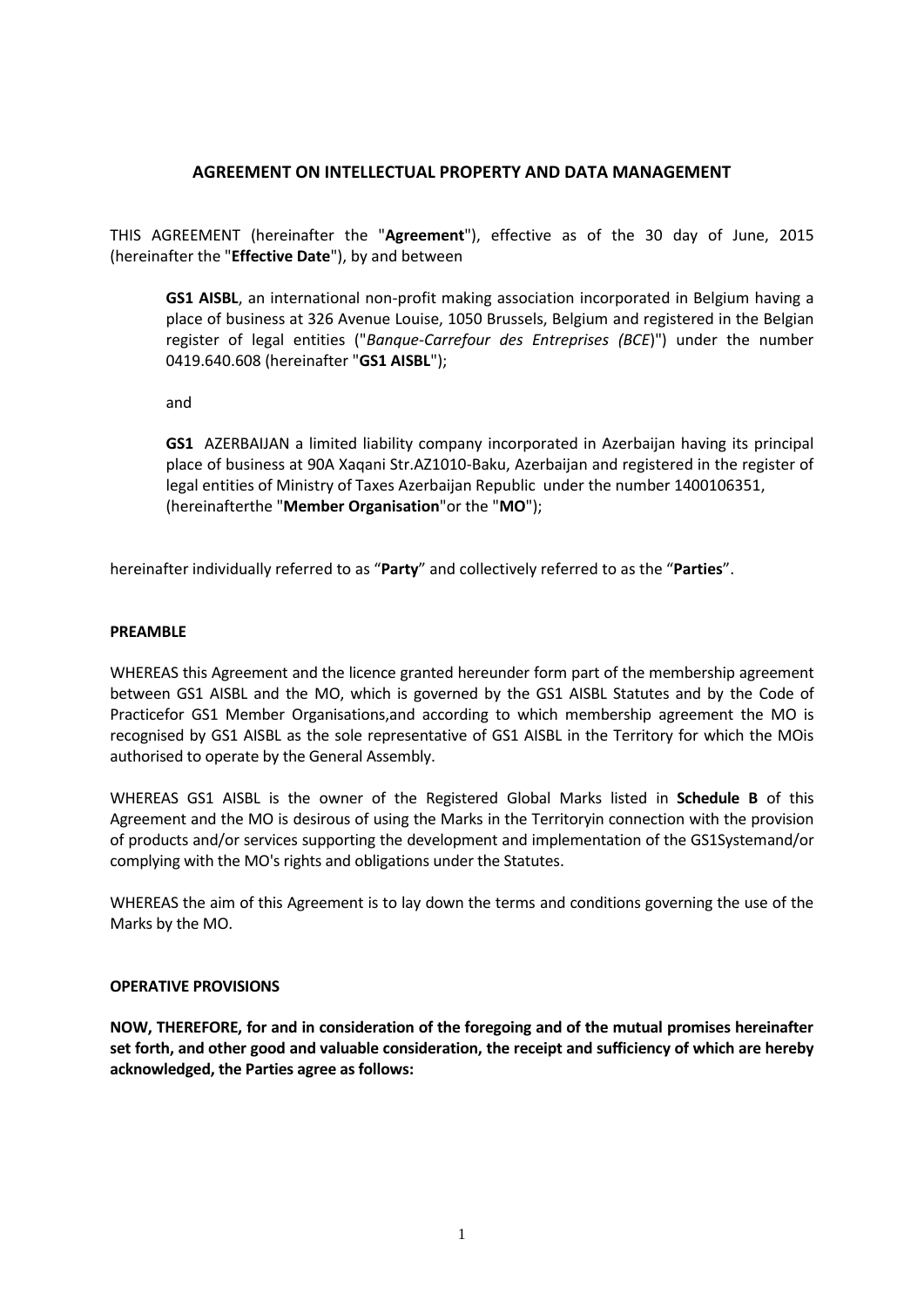### **1. Definitions**

For the purpose of the present Agreement, the following capitalized words or expressions shall have the following meanings.

- 1.1. "**Branding Guidelines**"means the brand manual as referred to in Article [18](#page-13-0) and available on: [http://mozone.gs1.org/1/brand/downloads/GS1\\_GlobalBrandManual\\_V1-2\\_2015-04-](http://mozone.gs1.org/1/brand/downloads/GS1_GlobalBrandManual_V1-2_2015-04-16.pdf) [16.pdfw](http://mozone.gs1.org/1/brand/downloads/GS1_GlobalBrandManual_V1-2_2015-04-16.pdf)hich defines the general rules governing the use of the Marks and/or Domain Names in the market.
- 1.2. "**Domain Name(s)**" meansany domain name(s)which include(s) any of (or part of) the Marks and which is/are registered and/orused by the MO; any domain name(s)which include(s) any of (or part of) the Marks and which is/are registered and/or used by the MO after the Effective Date of this Agreement shall be automatically included in the present definition.
- 1.3. "**Force Majeure**" means any cause which could not be avoided by means of the due care of the MO, including, but not limited to, acts of God, insurrection, wars and natural disasters, and which renders the normal functioning of the operations of the MO impossible for an indefinite period of time.
- 1.4. "**Global Mark(s)**" means the signs which are held or owned by GS1 AISBL and which arelisted and/or depicted in **Schedule A**, as they may be modified, amended, abandonedand/or replaced by other signs from time to time by GS1 AISBL, pursuant to Article [2.4](#page-2-0) of this Agreement. Global Mark(s) also means any combination of the signs listed and/or depicted in **Schedule A**. Global Marks include the Registered Global Marks as defined in Articl[e 1.11o](#page-1-0)f this Agreement.
- 1.5. "**GS1 System**" means the solutions, specifications, standards and guidelines designed, implemented and/ or administered by GS1 AISBL.
- 1.6. "**ICC**" means the Internal Compliance Committee of GS1 AISBLsupervised by the Management Board.
- 1.7. "**General Assembly**" or "**GA**" means the General Assembly of GS1 AISBL governed by the Statutes.
- 1.8. "**Local Marks**" meansanyverbal, visual and/or graphic signs, registered or not,including or referring to any of the Global Marks.
- 1.9. "**Management Board**" means the Management Board of GS1 AISBL governed by the Statutes.
- 1.10. "**Marks**" means the Global Marks and the Local Marks.
- <span id="page-1-0"></span>1.11. "**Registered Global Marks**" means the Global Marks which are applied for or registered by GS1 AISBLas trademarks, designs or under any other legal scheme in the Territory, as listed in **Schedule B** and as may be modified from time to time by GS1 AISBL as per Article [2.4o](#page-2-0)f this Agreement.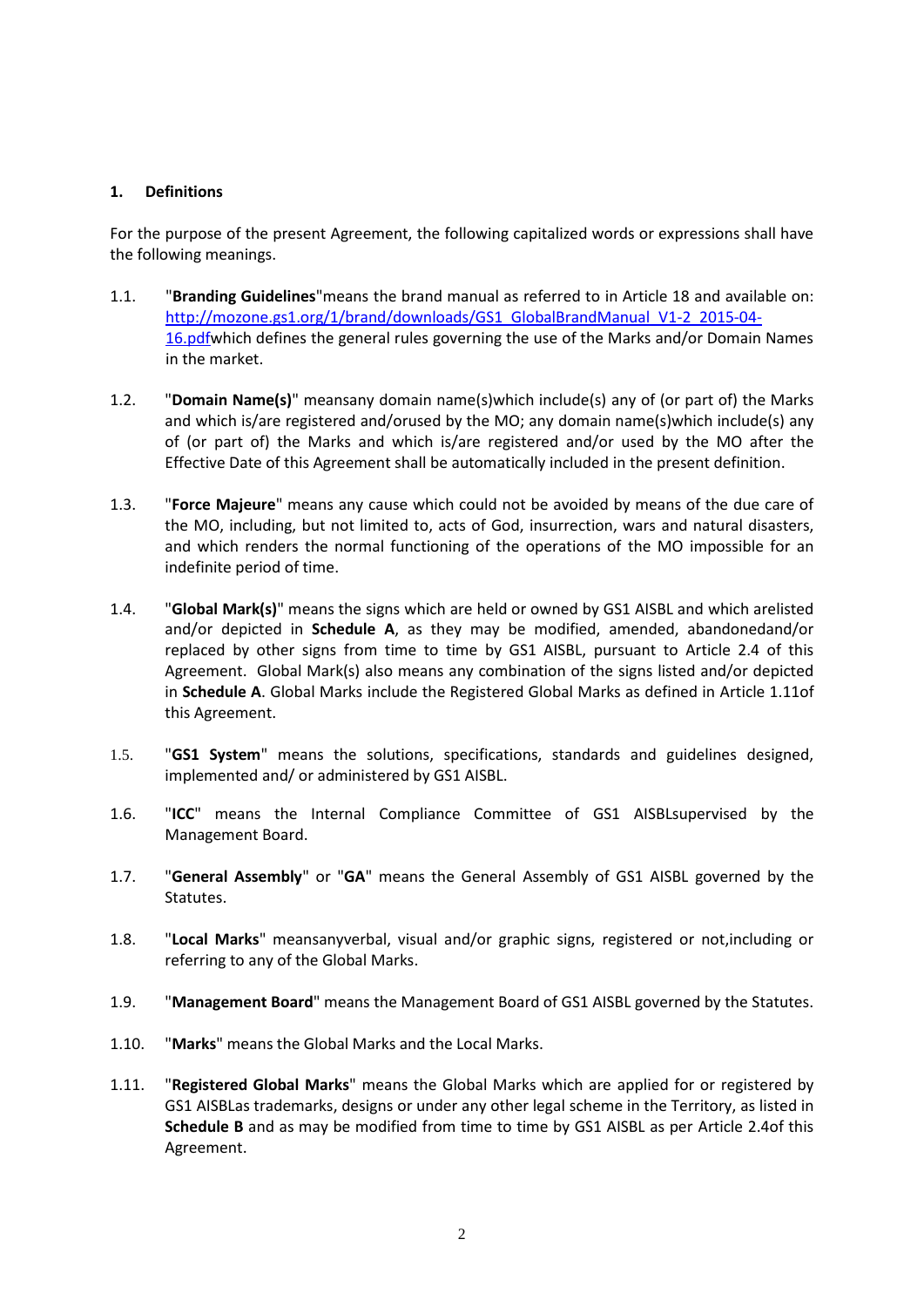- 1.12. "**Statutes**" means the GS1 AISBL statutes applicable at the relevant time.
- 1.13. "**Territory**"meansthe territory for which the MOis duly authorised to operate as a representative of GS1 AISBLby the General Assembly in accordance with the Rules of Engagement and Neutrality Principles as set out in **Schedule F**.

### <span id="page-2-2"></span>**2. Ownership and management of the Global Marks**

- 2.1. Without prejudice to the exclusive rights granted explicitly to the MO under this Agreement, GS1 AISBL is the sole and only Party who shall hold, own, and/or have exclusiveand/or proprietary rights on,any and all Global Marks in the Territory, including the right to protect and register any and all Global Marks as trademarks, designs, and/or under any other legal scheme in the Territory. The MO shall have no such right.
- <span id="page-2-1"></span>2.2. On or prior to the execution of this Agreement, the MO shall provide GS1 AISBL with (i) the true and complete list of the Global Marks, if any, with respect to which the MO has applied for or has secured a trademark, design or other protection or registrationin the Territory or in any other country or region and (ii) an assignment contract, fully and validly executed by the MO, definitively conveying to GS1 AISBL for one (1) EURO all the rights, titlesand interests of the MO in and to such Global Marks, and in and to the registrations related thereto, in the format of the template contract which is attached to this Agreement as **ScheduleC**.The MO shall have no right under this Agreement until the above conditions precedents have been fulfilled.
- 2.3. The MO hereby agrees and acknowledges that GS1 AISBL may undertake any necessary measures to recordin the name of GS1 AISBL the transfer(s) of such Global Mark(s) as referred to in Article [2.2](#page-2-1) of this Agreement. The MOshall provideany assistance that GS1 AISBL may reasonably require in order to recordsaidtransfers with any appropriate government authority, trademark office or registry and the MO shall execute any document necessary to that purpose. GS1 AISBL shall reimburse the reasonable external costs incurred by the MO for the transfer of these Global Marks, except with respect to the Global Marks that the MO had registered outside the Territory and for the transfer of which the MO shall bear the costs.
- <span id="page-2-0"></span>2.4. GS1 AISBL may, during the course of this Agreement, add additional signs to the list of the Global Marks and/or modify, amend, abandon and/or replace any of the Global Marks. GS1 AISBL shall inform the MO in due course of such addition, amendment, modification, abandonment or replacement.In the event that GS1 AISBL seeks to add any trademarkthat is validly registered and used by the MO to the list of Global Marks, GS1 AISBL shall first secure the consent of the MO, and such sign shall only be added to the list of Global Marks by written agreement of the Parties. In such case, the MO agrees and commits to transfer, at GS1 AISBL's expenses, all the rights, titles and interests in the trademarkadded to the list of Global Marks to GS1 AISBL. GS1 AISBL shall not abandon the registration of any Registered Global Mark in the Territory without having consulted with the MO about such abandonment.In the event that GS1 AISBLabandons the registration of a Registered Global Mark in the Territory,and upon request of the MO,GS1 AISBL may authorise,exceptionally and on a case by case basis, the MO to register the abandoned (and thus non-registered) Global Mark in the Territory. Such abandoned Global Mark shall then be considered for the purposes of this Agreement, and in particular Article 13, as a Local Mark. The MO shall provide a solid business case justification in support of any such request.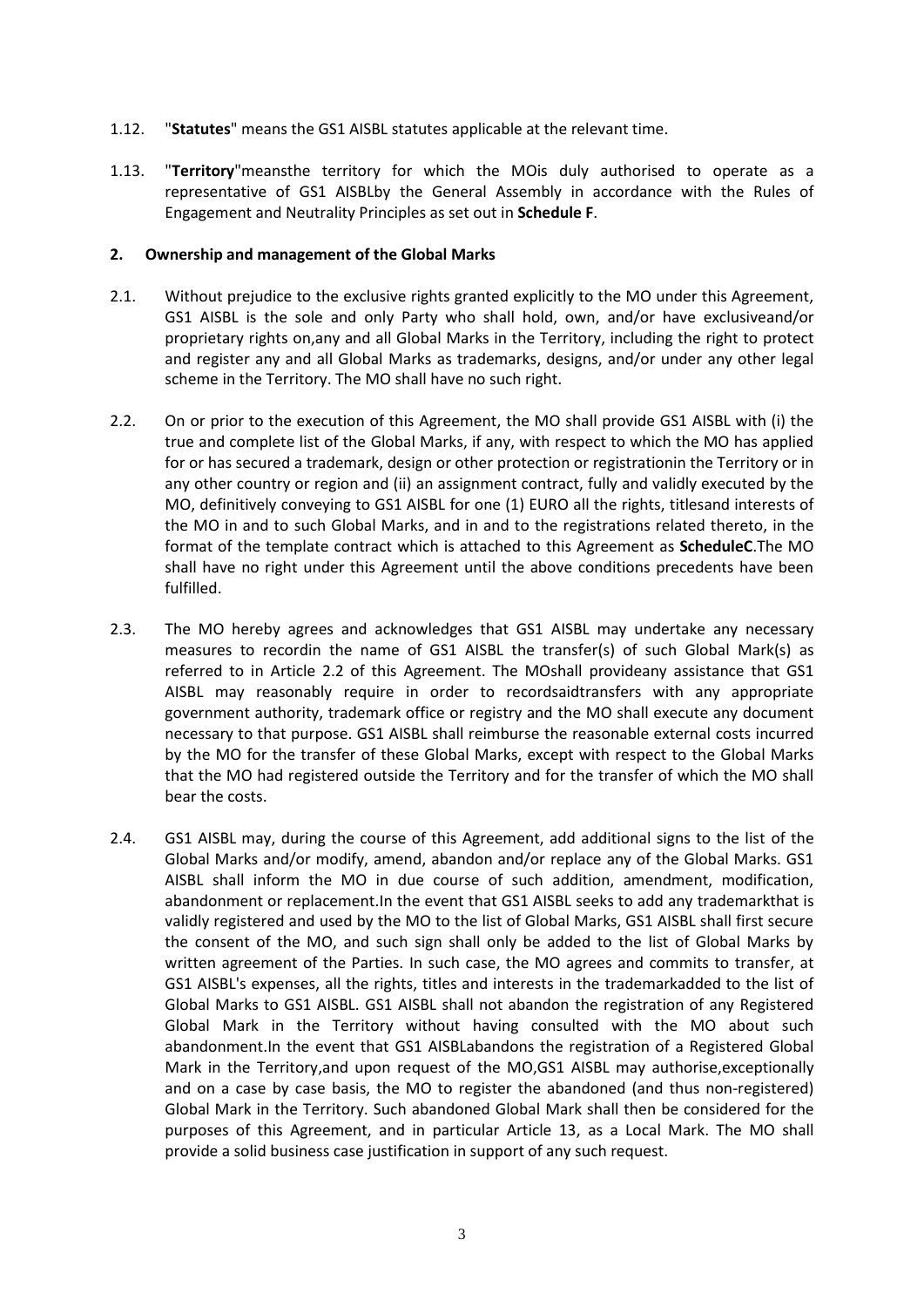- 2.5. The MO may, during the course of this Agreement, propose to GS1 AISBL to register in the Territory a Global Mark that the MO has been using or intends to use in the Territory pursuant to Article 3 and that is not yet registered in the Territory, and hence to add such Global Mark to the list of Registered Global Marks. The MO shall provide a solid business case justification in support of any such request.
- 2.6. By way of a derogation to Article 20, in case of disagreement between the Parties as to such addition (Article 2.5) or abandonment (Article 2.4) of a Registered Global Mark pursuant to this Agreement, the matter shall be referred to the ICC, whose decision shall be final and binding on the Parties.

# **3. Licenceto use the Global Marks**

During the term of this Agreement and subject to the conditions set forth herein,GS1 AISBL hereby grants to the MO, and the MO accepts, an exclusive, non-transferable, royalty-freelicence to use the Global Marks in the Territoryin relation to certainproducts and/or servicesas defined in Articl[e 7](#page-5-0) of this Agreement, with right to grant sub-licences pursuant to Article [5](#page-3-0)of this Agreement (hereinafter the "**Licence**").

# **4. Exclusivity**

Notwithstanding the right of the MO to grant sub-licences under Article [5](#page-3-0) of this Agreement, the Licence granted hereunder is exclusive to the extent that the Global Marks can only be used in the Territory by:

- (i) the MO,and
- (ii)GS1 AISBL within the scope of its corporate purpose according to the Statutes and in particular article 2 of said Statutes.

# <span id="page-3-0"></span>**5. Sub-licences**

- 5.1. The Licence includes the right for the MO to grant sub-licences relating to the use of the Global Marks in the Territory subject to the terms and conditions defined in this Agreement and in particular the present Article[5](#page-3-0). For the avoidance of doubt, sub-licensees are prohibited from applying for, or registering, any of the Marks, any sign that includes any of the Marks, or any confusingly similar marks or variations thereof.
- <span id="page-3-1"></span>5.2. All sub-licences granted hereunder shall
	- a. be reported promptly and in writing to GS1 AISBL;
	- b. be negotiated in good faith and the MO undertakes and guarantees that the terms and conditions of the sub-licences shall not in any way prevent the MO's compliance with any of its obligations under, or contradict any of the provisions of, the present Agreement and shall not absolve the MO from responsibility for its covenants, agreements, obligations and liabilities hereunder;
	- c. provide for the automatic and immediate termination of the sub-licenceupon termination of this Agreement, without any liability whatsoever resulting for GS1 AISBL from the existence or termination of the sub-licence, unless the termination of this Agreement is due to a breach of the Agreement by GS1 AISBL;
	- d. provide for the prohibition on the part of the sub-licensees from (i) applying for, or registering, any of the Marks, any sign that includes any of the Marksor any confusingly similar marks or variations thereof, and (ii) granting sub-licences relating to the use of the Marks,and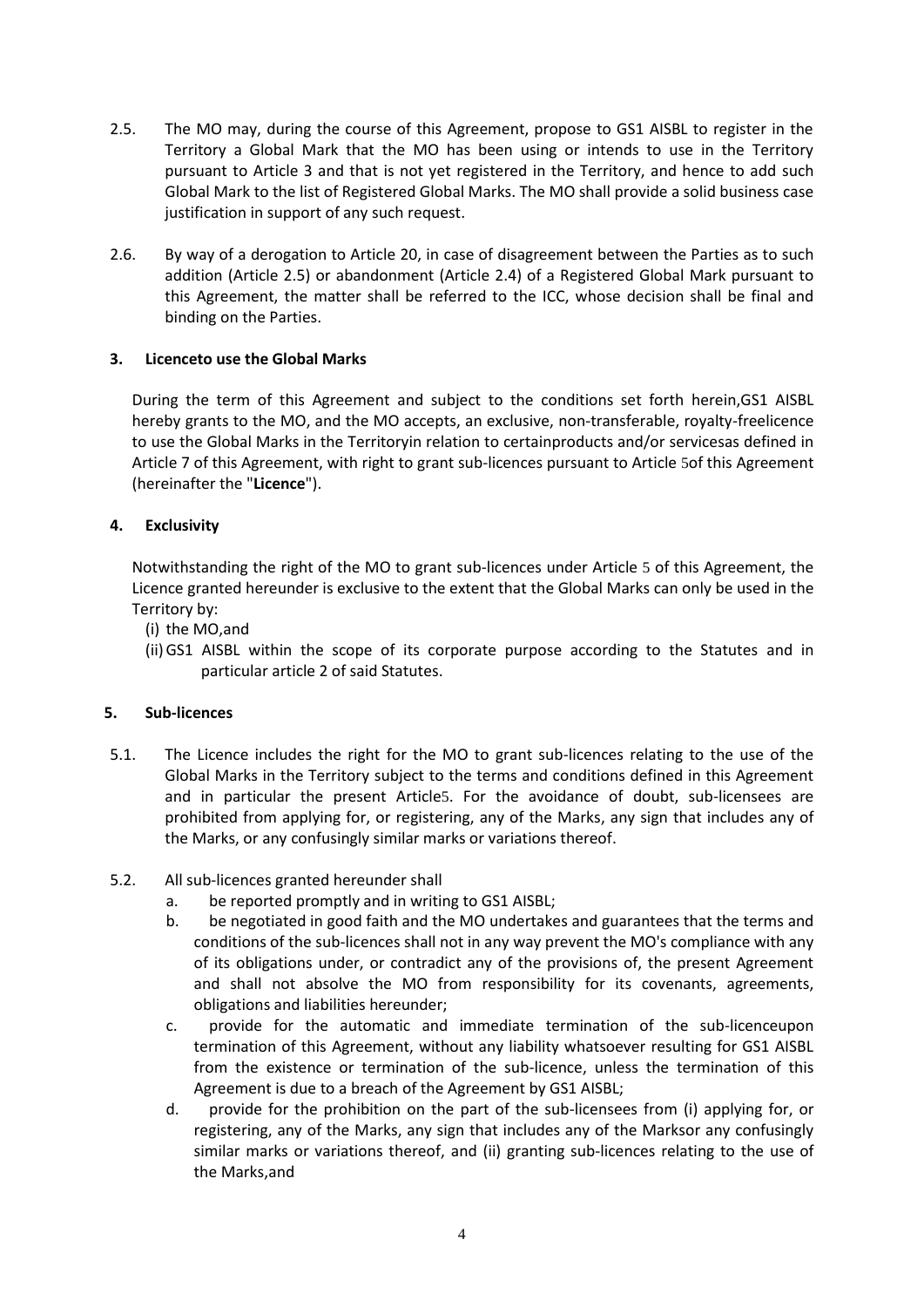- e. not be detrimental in any way to GS1 AISBL's interests or activities.
- <span id="page-4-0"></span>5.3. The right for the MO to grant sub-licencesis limited to the right of sub-licensees to use the Global Marks
	- a. always together with the name of the MO consisting in the combination of (i) the denomination "GS1" and (ii) the designation of the Territory,and
	- b. inspecific circumstances and according to specific guidelines which shall be further defined and agreed upon by the General Assembly, including but not limited to the right to use the Global Marks as seals for certified solution providers.

## **6. Registration and use of the Local Marks and the Domain Names by the MO**

6.1. During the term of this Agreement and subject to the conditions set forth herein,the MO shall have the right, but not the obligation, to register and to use theLocal Marks and the Domain Names in the Territoryin relation to certain products and services as defined in Article 7 of this Agreement.

The MO shall have the right to register the Local Marksonly with respect to the products and services defined in Article 7 and onlyin its Territory. The MO shall not have the right to own or apply for:

- (i) national registrations in countriesthat are not part of its Territory;
- (ii) registrations that cover multiple territories (e.g., Community (EU) trademarks) unless
	- it is the only option to cover its Territory where, for instance, no national mark exists for its Territory (e.g., Benelux trademarks);
	- it's Territory covers the exact same countries as covered in the registration.

GS1 AISBL shall use reasonable efforts to assist the MO to obtain registrations for such Local Marks and Domain Names, including, without limitation, by providing GS1 AISBL's written consent.

- 6.2. Local Marks and Domain Names, existing as of the Effective Date and/or in the future, shall comply with the terms and conditions of this Agreement and with the obligations of the MO under the Statutes. They shall, among other things, comply with Article 7 of this Agreement and not be detrimental in any way to GS1 AISBL and/or the GS1 System. The registration or use of a non-compliant Local Mark or Domain Name shall be held as a material violation of this Agreement.
- 6.3. Subject to the terms and conditions of this Agreement, the MO shall also have the right to grant licencesrelating to the use of the Local Marks and/or Domain Names in the Territory, with no right to grant sub-Licences. The terms and provisions contained in Articles [5.2](#page-3-1) and [5.3](#page-4-0) of this Agreement shall equally apply to anylicencesgranted on the Local Marks and/or Domain Names under the present Article 6.3. For the avoidance of doubt, the MO's licensees are prohibited from applying for, or registering, any of the Marks,any sign that includes any of the Marks or any confusingly similar marks or variations thereof.
- 6.4. On or prior to the execution of this Agreement, the MO shall provide GS1 AISBL with the true and complete lists of (i) all the Local Marks and/or Domain Names, if any, which the MO is using in the Territory at the Effective Date or has used at any time during the three (3) years preceding the Effective Date and of (ii) all the Local Marks and/or Domain Names, if any, with respect to which the MO has applied for or has secured a trademark, design or other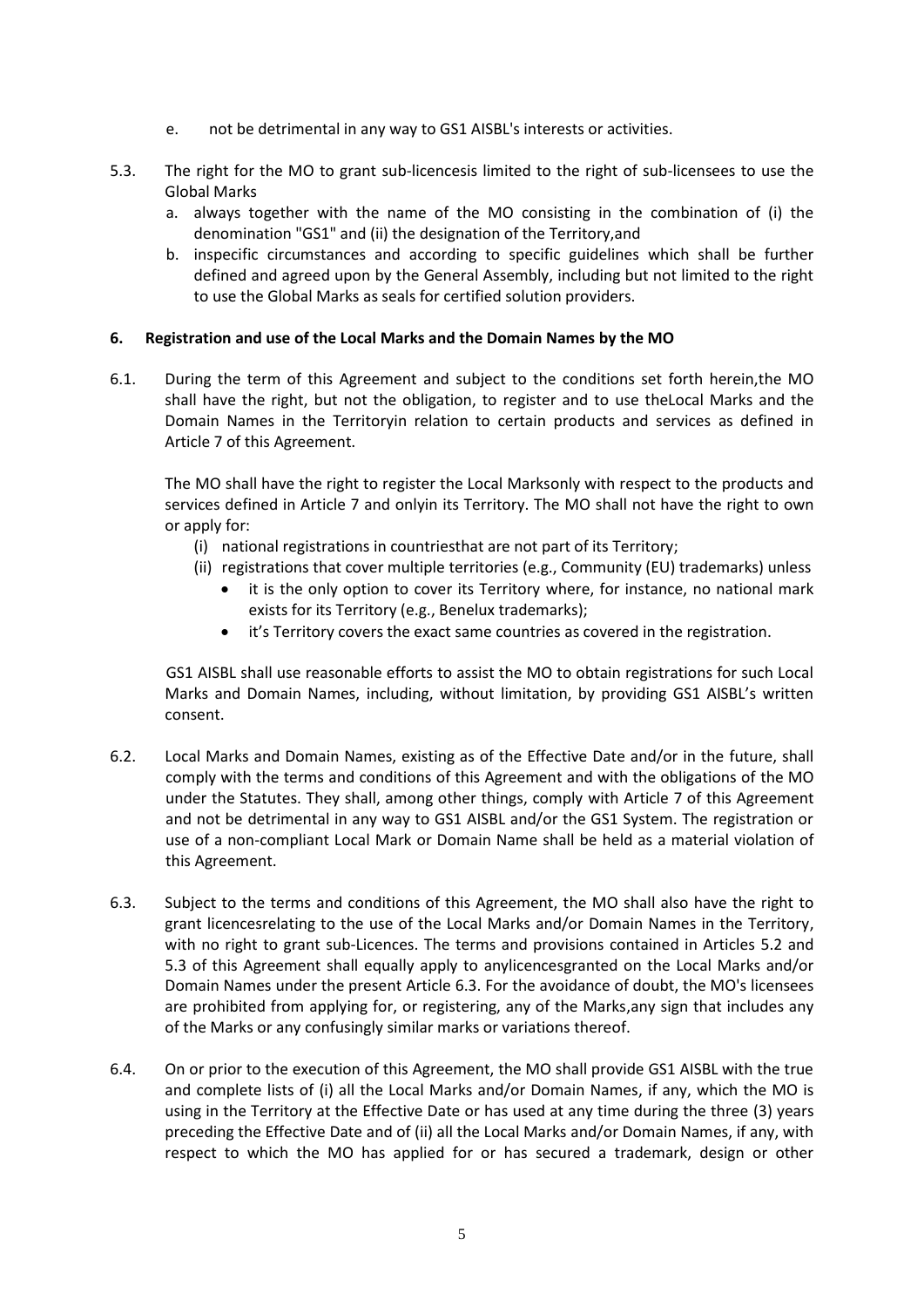protection or registration in the Territory or in any other country or region. GS1 AISBL shall maintain a database of said disclosed Local Marks of its member organisations.

- 6.5. The Local Marks and/or corresponding Domain Names registered by the MO outside of the Territory,if any,shall be transferred for one (1) EUROby the MO either to GS1 AISBL or to the member organisation authorised to operate as a representative of GS1 AISBL in that other country or region, at the request and choice of GS1 AISBL in the format of the template contract which is attached to this Agreement as **Schedule D**. The MO shall have no right under this Agreement until the above conditions precedents have been fulfilled.
- 6.6. In the event that GS1 AISBL modifies, amends, abandons and/or replaces any of the Global Marks pursuant to Article [2.4](#page-2-0) of this Agreement, each change affecting a Global Mark shall be implemented in the corresponding Local Mark(s) and/or Domain Name(s) in the Territory. As a consequence, the MO shall apply for and register the necessary new Local Marks and/or Domain Names in the Territory and shall adapt its use of the Local Marks and/or Domain Namein order to reflect that change, in accordance with the reasonable instructions of GS1 AISBL.
- 6.7. If the MO wishes to use a new Local Mark and/or register a Local Mark as a trademark or otherwise in the Territory after the Effective Date, the MO shall (i) inform GS1 AISBL in writing and in advanceof such envisaged use and/or registration and shall (ii) verify in GS1 AISBL's database of disclosed Local Marks whether that (new) Local Mark has already been listed by any other member organisation in any other territory. If the (new) Local Mark that the MO wants to use and/or register is already listed in said database by another member organisation, that other member organisation's authorization shall be required for the MO to use and/or protect said (new) Local Mark in the Territory. Suchother member organisation shall not refuse its authorization unless it has a compelling cause to do so.If suchother member organisation refuses said authorisation, the matter shall be referred to the ICC, which shall use its reasonable efforts to help the MO and the other member organisation to reach a solution. Should the issue not be solved amicably between the MO and the other member organisation despite ICC's efforts, ICC shall make a decision, which shall be final and binding on the MO and the other member organisation.

### <span id="page-5-0"></span>**7. Use of the Marks and Domain Names**

- <span id="page-5-1"></span>7.1. The MO shall only use the Marks and Domain Namesto the extent explicitly permitted by this Agreement and with respect to products and/or services which are
	- a. proper to the MO's activities under or in support of the GS1 System in the Territory or are compliant with the rights and obligations of the MO under the Statutes, and
	- b. not constituting an act that may be prejudicial to the interests of GS1 AISBL , and
	- c. withinthe scope of the MO's corporate purposes.

Without prejudice to the first paragraph of this Articl[e7.1,](#page-5-1) the MO has the right to use the Marks and refer to the Domain Names on stationery, packaging,training, educational, advertising or promotional material, publications, internet, including websites, in its premises oron its equipment.

7.2. The MOshall use the Marks and Domain Namesaccording to (i) the provisions of this Agreement, (ii)the Branding Guidelines and (ii) the reasonable directions of the General Assembly and observe any reasonable specifications and instructionsas may be prescribed from time to time in writing by the General Assembly.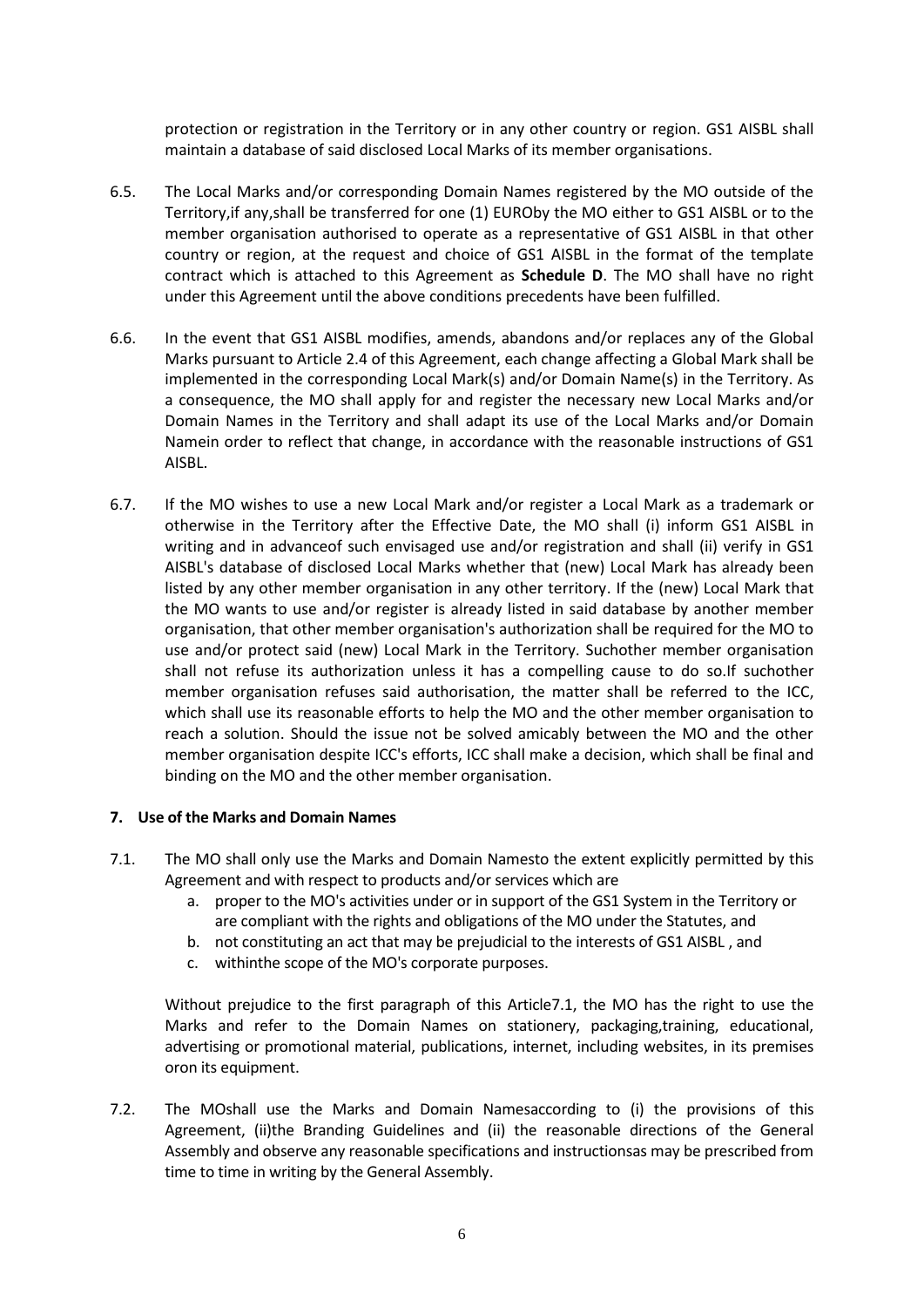7.3. Any use of the Marks by the MO shall inure to the benefit of GS1 AISBL.

NeitherParty shall knowingly cause any act or omission or operate any activities that could reflect adversely upon, tarnish, disparage,bring into disrepute or damage the Marks, the goodwill and/or public image associated with the Marks or otherwise harm GS1 AISBL or its reputation.

Without prejudice to the Code of Practice for GS1 Member Organisations, the MO shall maintain at least the same level of quality in goods and services used in association with the Marks as exists on the Effective Date. If GS1 AISBL notifies the MO of concerns about the quality of goods or services offered by the MO under the Marks, the MO shall work with GS1 AISBL to promptly evaluate and address those concerns.

### **8. Intellectual Property**

### 8.1. **Intellectual Property Rights on the Global Marks**

- 8.1.1.The MOagrees and acknowledges that GS1 AISBL is the sole owner of the Global Marks as described in Article [2](#page-2-2) of this Agreement. GS1 AISBL shall retain any and all rights, titles and interests in the Global Marks, without prejudice to the rights expressly licensed in accordance with the provisions of this Agreement. Nothing under this Agreement shall be interpreted or construed as a transfer to the MO of any intellectual property rights or ownership of, in or to the Global Marks.
- 8.1.2.Without prejudice to Article [2.4,](#page-2-0) GS1 AISBL shall take all appropriate and necessary measures to ensure the proper registration, management, renewal and maintenance of the Registered Global Marks in the Territory and bear the costs associated thereto.
- 8.1.3.GS1 AISBL represents and warrants that (i) all details regarding the Registered Global Marks set out in Schedule B (as Schedule B may be amended from time to time) are accurate and complete, and that (ii) GS1 AISBL is the registered and beneficial owner of the Registered Global Marks. GS1 AISBL also represents and warrants that (i) to the best of its knowledge the Registered Global Marks do not infringe the rights of third parties in the Territory and that (ii) it is not aware of any such claim pending or threatened at the Effective Date which would have effect on this Agreement. GS1 AISBL makes no further representation nor grants any warranties (express or implied) (i) as to the admissibility and/or enforceability of the Registered Global Marks; and/or (ii) that the non-registered Global Marks are eligible for registration or enforceable or do not infringe the rights of third parties.

#### 8.2. **Intellectual Property Rights on the Local Marks and the Domain Names**

- 8.2.1.The MO is the rightful holder of the Local Marks and Domain Names in the Territory by virtue of the present Agreement and only to the extent that, and for as long as, this Agreement remains in place and the MO is a member of GS1 AISBL.
- 8.2.2.Without prejudice to Article 6.1 of this Agreement, the MO shall take all appropriate and necessary measures to ensure the proper registration, management, renewal and maintenance of the Local Marks and the Domain Names in the Territory and bear the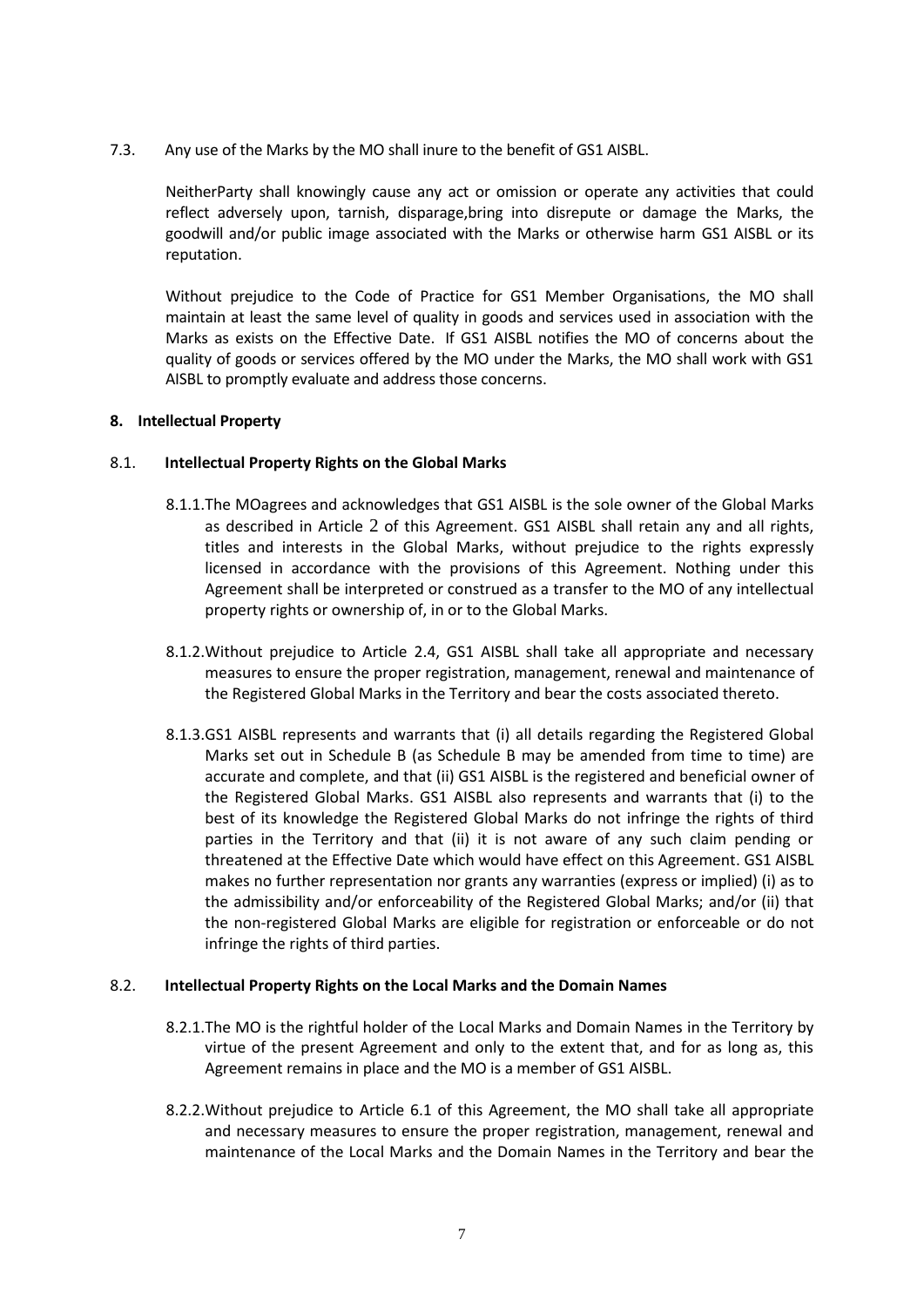costs associated thereto for as long as the MO is the owner of record of the Local Marks and Domain Names in the territory and this Agreement remains in place.

### 8.3. **Commitments regarding Intellectual Property**

- 8.3.1. Without prejudice to the exclusive rights granted to the MO under the Agreement, theMO agrees and commits that:
	- a. it shall not challenge (i)GS1 AISBL's ownership of, or exclusive/proprietary rights and interest in and to, the Global Marks or (ii) the validity of the Global Marks or (iii) the Licence;
	- b. it shall, provide any assistance GS1 AISBL may reasonably require to record thepresent Agreement or Licencewith any appropriate government authority, trademark office or registry;
	- c. it shall not apply for nor register any of the Global Marks and/or Local Marks, any sign that includes any of the Marksor any confusingly similar marks or variations thereof,except for what is explicitly authorized under this Agreementor further agreed to by the Parties in writing;for the avoidance of any doubt, the MO is also prohibited from applying for or registering non registered Global Marksor any confusingly similar marks or variations thereof;
	- d. itshall comply with the current GS1 AISBL Branding Guidelines, and future Branding Guidelines approved from time to time by the General Assembly and provided in writing to the MO.
- 8.3.2. GS1 AISBL agrees and commits that:
	- a. unless otherwise authorized in the Agreement, it shall not challenge (i) the MO's ownership of, or exclusive/proprietary rights and interest in and to, the Local Marks or (ii) the validity of the Local Marks or (iii) the Licence;
	- b. itshall provide any assistance the MO may reasonably require to record the present Agreement or Licence with any appropriate government authority, trademark office or registry.

### 8.4. **Infringement**

- 8.4.1. If either Party becomes aware of any activity of any third party that involves or may involve infringement or other violation of either GS1 AISBL's rights or interests on and/or in the Global Marks or of the MO's rights on the Local Marks or Domain Names, such Party shall promptly notify the other Party of such activity,infringement or violation.
- 8.4.2.GS1 AISBL shall take whatever action it deems appropriate to protect or defend the Registered Global Marks against any invalidity claim, any infringing activities or other violation of its rights on the Registered Global Marks.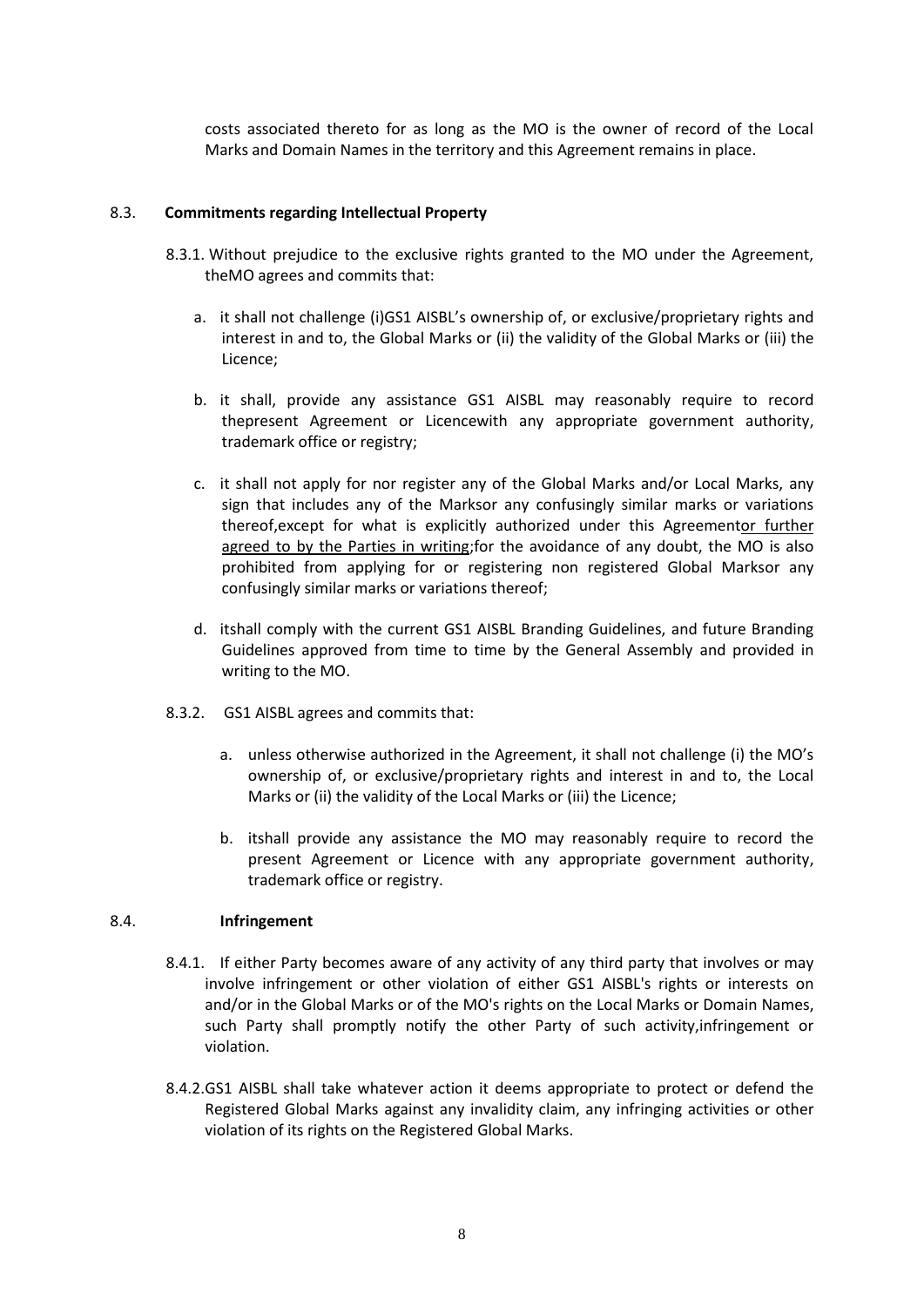The MO shall provide reasonable assistance to GS1 AISBL with respect to bringing any suchlegal action.In particular, the MO shall submit to GS1 AISBL any evidence of infringement that comes to the MO's knowledge and shall cooperate with GS1 AISBL to defend the Registered Global Marks. Where appropriate, GS1 AISBL may request the MO to join GS1 AISBL and become a party to any proceedings involving the Registered Global Marks. The MO shall not unreasonably withhold its consent.

GS1 AISBL shall bear the costs of any proceedings pertaining to the defence of the Registered Global Marks.

In the event that GS1 AISBL decides not to institute proceedings to protect or defend a Registered Global Mark, and notwithstanding the provisions of section 2.1 of this Agreement, the MO shall be entitled to institute such proceedings by itself subject to the prior, written and explicit consent of GS1 AISBL, which consent shall not be unreasonably withheld.In that case, the MO shall handle such dispute in good faith and cooperation with GS1 AISBL and according to the guidance and recommendations of GS1 AISBL, if any. In particular, the MO shall not enter into any settlement agreement or consent to any restriction of use or registration without GS1 AISBL's prior, written and explicit consent.

The MO is entitled to seek reimbursement from GS1 AISBL of any reasonable legal costs borne by the MO for its defence of the Registered Global Mark, subject to the policy for refunding legal expenses agreed by the General Assembly and documented in the GS1 Operational Manual.

8.4.3.The MO shall take whatever action it deems appropriate, and,in any event, whenever GS1 AISBLreasonably requests it, shall protect or defend the Local Marks or the Domain Names against any invalidity claim, any infringing activities or other violation of its rights in the Local Marks or the Domain Names.

GS1 AISBL shall provide reasonable assistance to the MO with respect to bringing any such legalaction.In particular, GS1 AISBL shall submit to the MO any evidence of infringement that comes to GS1 AISBL's knowledge and shall cooperate with the MO to defend the Local Marks or the Domain Names. GS1 AISBL shall not unreasonably withhold its consent.

When the resolution of the disputes related to Local Marks may have an impact on any of the Global Marks, GS1 AISBL may decide to join the MO and become a party to any proceedings involving the Local Marks. In any event,the MO shall handle such disputes in good faith and cooperation with GS1 AISBL and according to the guidance and recommendations of GS1 AISBL, if any.In particular, the MO shall not enter into any settlement agreement or consent to any restriction of use or registration without GS1 AISBL's prior, written and explicit consent.

Where appropriate, the MO is entitled to seek reimbursement from GS1 AISBL of any reasonable legal costs borne by the MO for the defence of the Local Marks and/or the Domain Names, subject to the policy for refunding legal expenses agreed by the General Assembly and documented in the GS1 Operational Manual.

#### **9. Spot checks**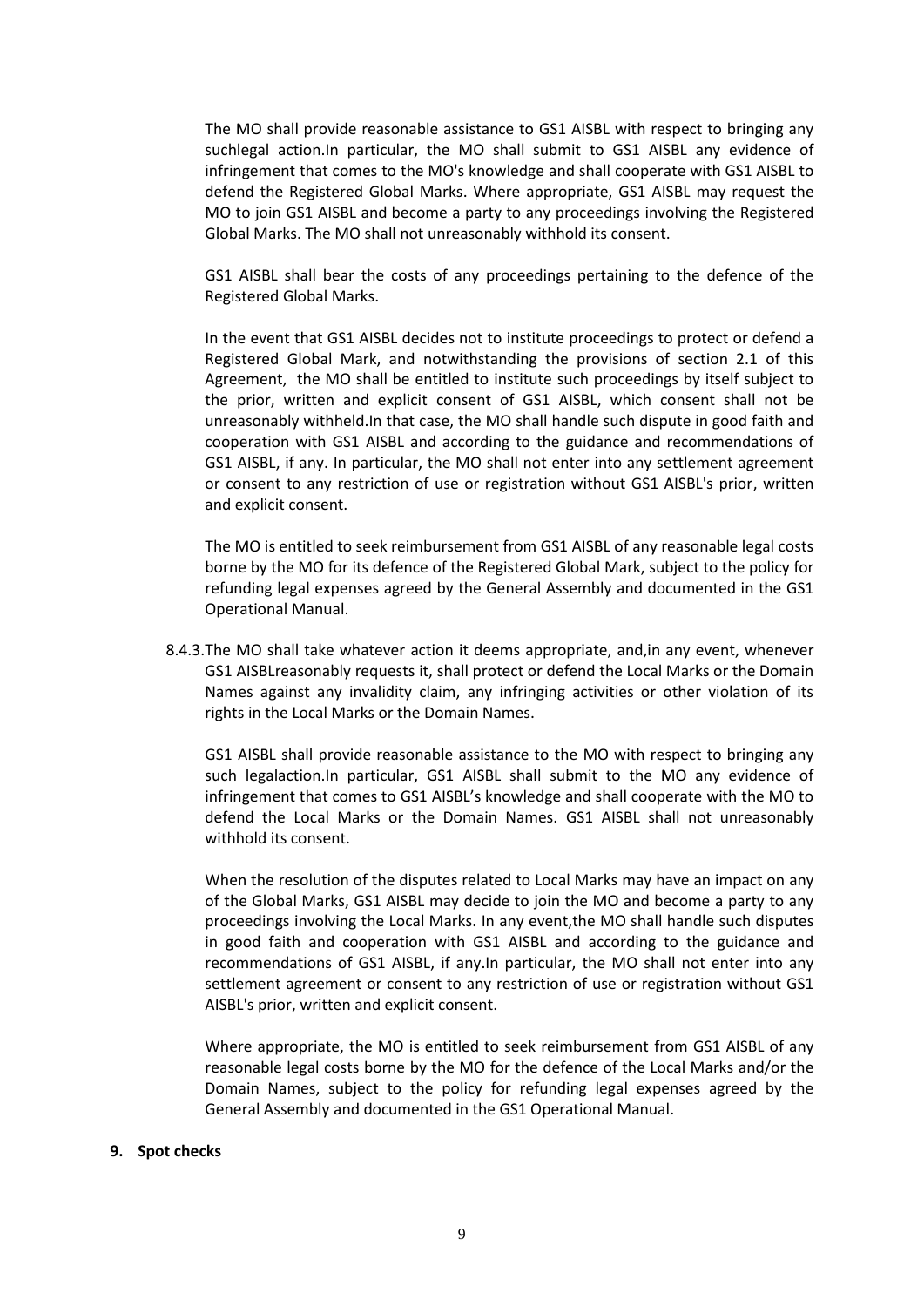- 9.1. During the term of this Agreement, the ICC, or any designated representative(s) of the ICC, such as, for example, GS1 officer(s),shall have the right to conduct spot checks of the use of the Marks in order to verify whether the MO complies with its obligations under the Agreement. The scope of the spot checks is limited to the verification that the MO complies with the requirements under the Agreement with respect to the Marks. These spot checksdo not cover the MO's financial reports, accounting books or any other financial document unrelated to the use of the Marks.
- 9.2. For the purpose of such spot checks, the ICC, or its designated representative(s), shall in particular, without limitation, have the right to request, upon reasonable prior noticeof at least 10 days, to receive copies of relevant documents such as the publications of the MO. The General Assembly may further define the scope of these spot checks.
- 9.3. The results and findings of any spot check shall be reported in writing to the MO, who shall have fifteen (15) days starting from the date of receipt of thereport to give its observations. In the absence of a reply from the MO after fifteen (15) days without just cause, the steps described under Article 20of this Agreement shall take effect, without prejudice to GS1 AISBL's other rights.
- 9.4. The information disclosed during the spot checks and the results and findings of the spot checks shall be regarded and treated as confidential information ("**Confidential Information**").

The ICC shall hold such Confidential Information in strict confidence and shall only be entitled to disclose Confidential Information on a need-to-know basisto GS1 AISBL's employees, agents, consultants, who are directly involved in the conduct or monitoring of the spot checks.

The ICC shall further use the Confidential Information only for the purpose of fulfilling its rights and obligations under this Agreement.The ICC shall not disclose to any third party any of the Confidential Information without specific prior, express written authorisation from the MO with respect to such disclosure. This prohibition does not apply to disclosures necessary for the ICC to enforce its rights under this Agreement.

Confidential Information does not include information that:

- a. at the time of disclosure thereof is or thereafter becomes part of the public domain through no breach, fault or omission of the ICC or of GS1 AISBL's employees, agents, consultants;
- b. at the time of disclosure thereof by the MO, is already in the ICC's lawful possession;
- c. the ICC receives from a third party who has the right to disclose the same and who did not obtain such information in violation of the MO's rights;
- d. the ICC is required to disclose by applicable law, by a court or by a governmental authority.

### **10. Representations and warranties**

- 10.1. Either Party represents and warrants that it shall comply with the Rules of Engagement & Neutrality Principles which are part of the GS1 Operational Manual and incorporated hereby by reference and enclosed as **ScheduleF**.
- 10.2. Each Party represents and warrants that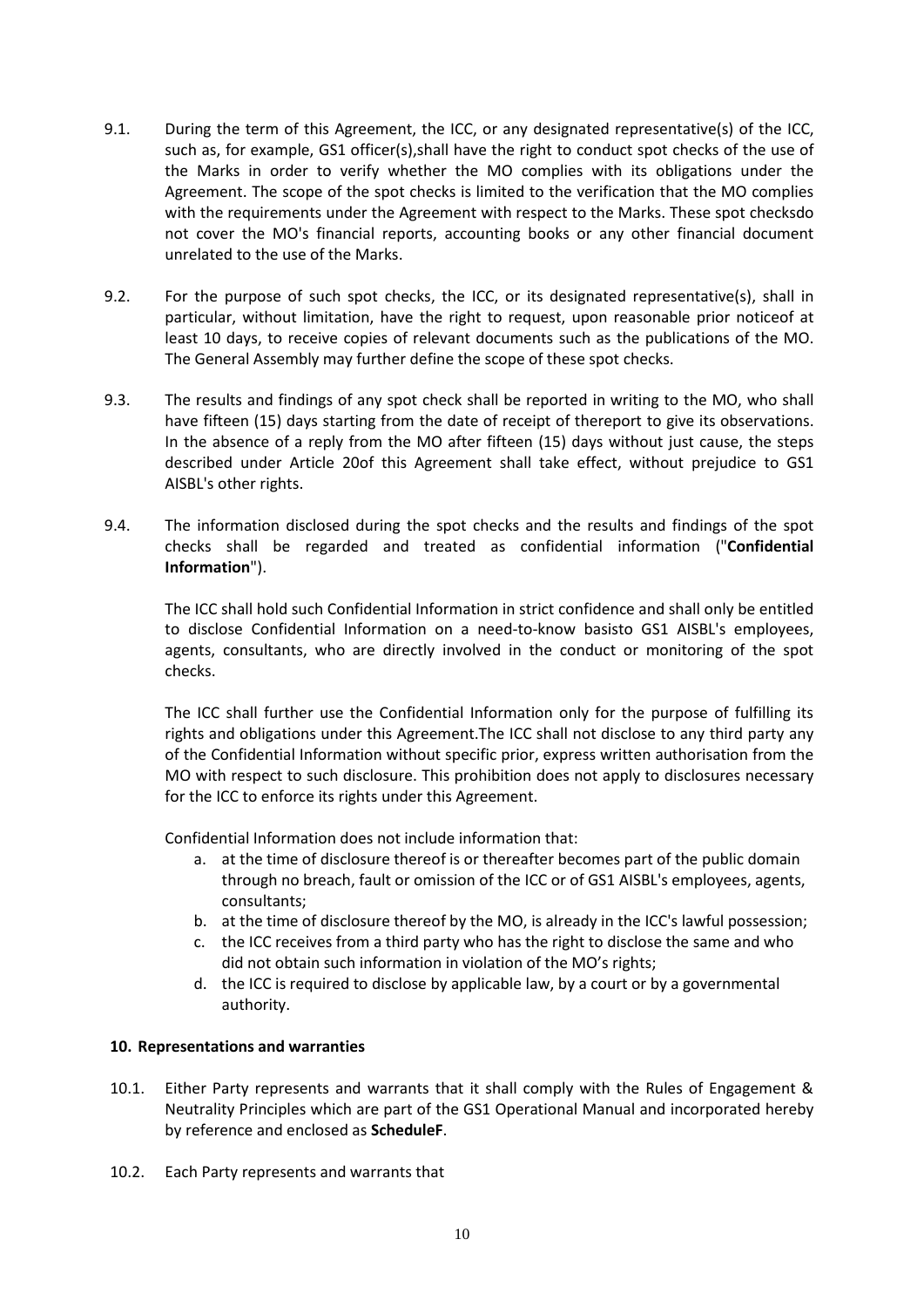- a. it shall comply with all applicable laws, statutes and regulations, including but not limited to applicable anti-corruption laws;
- b. it is in good standing under the local laws and hasthe capacity, authority and power to enter into this Agreement ;
- c. the execution and performance of the Agreement do not and will not contravene or conflict with or constitute a violation of any provision of any agreement, law, regulation, judgment, injunction, order or decree;
- d. itshall refrain from any action that would infringe or bring into disrepute the Marks or the Domain Names.

## **11. Indemnification**

- 11.1. Except as otherwise agreed upon in this Agreement and without prejudice to the indemnified Party's other rights under any applicable legal provision, and to the largest extent as authorised by applicable law,each Party (the "**indemnifying Party**") agrees to hold the other Party (the "**indemnified Party**") harmless from or against any and all claims, demands, loss, damages, liabilities, settlements amounts, costs and expenses whatsoever, whether for personal injury, property damage, or otherwise, except indirect and/or consequential loss,arising out of,or relating to, any action made or brought against the indemnified Party by any third party arising from
	- a. breach of the Agreement or violation of lawbythe indemnifying Partyor failure to perform any of its obligationshereunder;
	- b. breach of the Agreement or of the (sub-) licence agreement or violation of law by the indemnifying Party's licensee or sub-licensee;

c. gross negligence of the indemnifying Party or any of its licensee or sub-licensee; hereinafter referred to as the "**Claim(s)**".

11.2 Notwithstanding any other provision in this Agreement, the liability of the indemnifying Party under this Agreement shall not exceed EUR 100.000,00 (one hundred thousand euros) per Claim.

The indemnifying Party shall have no obligation to indemnify the indemnified Party in respect of any Claim if and to the extent that the losses in respect of which the Claim is made:

- are covered by an insurance policy in force at the Effective Date or at the date of the occurrence of the loss;
- are recovered from any other third party.

Accordingly, any amount for which the indemnifying Party would otherwise have been liable in respect of any Claim shall be reduced by the amount of any insurance proceeds, indemnification or other recovery from any insurance company or any other third party in respect of the loss which is the subject matter of the Claim.

### **12. Term and termination**

12.1. Subject to the conditions precedent provided for in Article 2of this Agreement, and without prejudice to Article [20](#page-14-0) of this Agreement, this Agreement shall enter into force at the Effective Date and shall remain in force and effect as long asthe MO remains a member of GS1 AISBL and there is a valid Global Markand/or a valid Local Mark.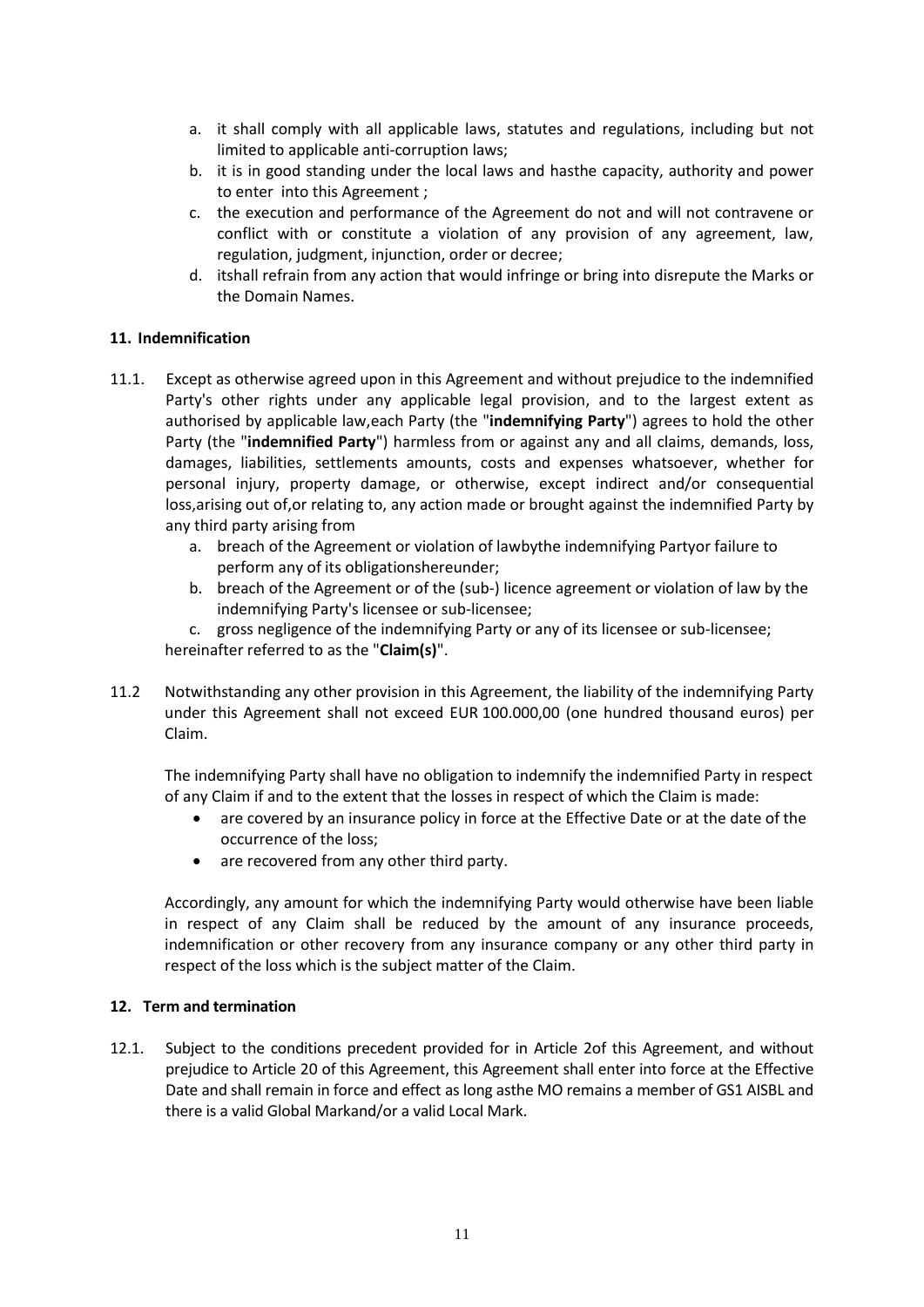- 12.2. GS1 AISBLshall be entitled to terminate this Agreement forthwith by written notice to the MOif themembership of the MO in GS1 AISBL is terminated or has expired due to resignation or expulsion in accordance with the Statutes (currently article 7).
- 12.3. GS1 AISBL shall also be entitled to terminate this Agreement forthwith by giving written notice of termination to the MO in the event: (i) the MO is declared insolvent or bankrupt by a court of competent jurisdiction, (ii) voluntary or involuntary proceedings are commenced by or against the MO seeking liquidation, winding up, dissolution, reorganization or other relief under any bankruptcy, insolvency or other similar law now or hereafter in effect under the laws of any country, (iii) a receiver, trustee, liquidator, custodian or administrator is appointed for the MO's undertaking and/ora substantial part of the assets of the MO, or the MO's consent to such appointment has been requested,(iv) the MO compounds with its creditors, or (v)the MO takes any action for the purpose of effecting any of the foregoing.

## **13. Consequences of termination and end of membership**

- 13.1. Any termination of the Agreement pursuant to Article 12 and/or [20](#page-14-0) of this Agreementshall entail the automatic and immediate termination of any and alllicence and, where applicable, of any sub-licence, granted under the Agreement. The MO shall hold GS1 AISBL harmless against any and all claims of any and all (sub-)licensees in case of such termination.
- 13.2. Any termination of the Agreementpursuant to Article 12 and/or [20](#page-14-0) of this Agreementshall entail the automatic and immediate termination of the right for the MOand, where applicable, its (sub-) licensees,to use the Marks, for any purpose whatsoever. As a consequence, the MO shall without limitation:
	- 13.2.1. immediately cease (a) topresent itself asamember organization of GS1 AISBL;(b) any use ofany of the Marks in connection with any activities, including the provision of any products and/or services; (c) to administer and use the number bank, i.e., country prefix(es) licensed by GS1 AISBL to the MO according to the Statutes (currently article 5 (b));
	- 13.2.2. within a reasonable period of time which shall not be longer than six (6) months:
		- a. return or destroy, at GS1 AISBL's discretion,any materials whatsoever bearing any of the Marks;
		- b. remove the Marks from its premises and equipment and refrain from using any ofthe Marks on, without limitation, any stationery, packaging, training, educational, advertising or promotional materialpublications, websites.
- 13.3. In the event that, the MO loses its membership from GS1 AISBL due to resignation or expulsion pursuant to the Statutes (currently article 7), or the MO is in any of the situations listed in Article 12.3 of this Agreement,the following consequences shall apply:
	- (i) The Local Marks and/or any mark or sign used by the MO or by the MO's licensees in combination with any of the Global Marks as well as the corresponding Domain Names shall be automatically and immediately transferredto GS1 AISBL.

To that purpose, the MO shall at the Effective Date execute and signthe assignment agreement attached hereto as **Schedule E**. Saidexecuted assignment agreement can and shall only be used and enforced by GS1 AISBL to obtain the transfer of the Local Marks, of themarks or signs used by the MO or by the MO's licensees in combination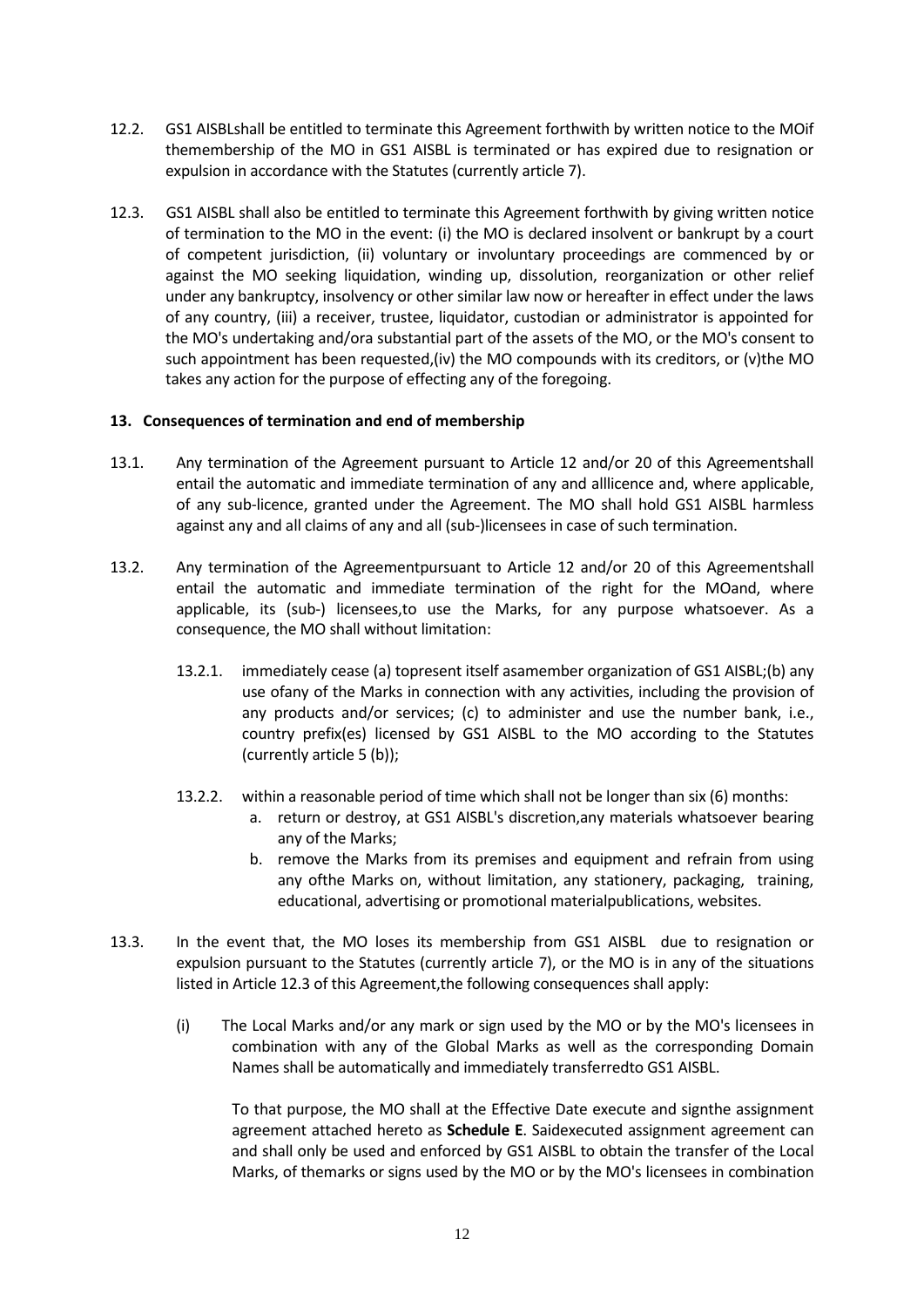with any of the Global Marksand/or of the corresponding Domain Names in the event that the MO's membership has ended as duly proven, for instance, by the minutes of the General Assembly meeting where the General Assemblydecidedsuch expulsion or by a copy of theMO's resignation letter (in accordance with the Statutes).

(ii) GS1 AISBL shall, subject to the prior approval of the General Assembly, immediately have access toan extract of the MO's membership/subscribership data, comprising company name, address, telephone number, and e-mail address (excluding e-mail addresses that contain the names of living persons), Global Company Prefix(es) and other GS1 numbers licensed to members/subscribers (hereinafter the "**Data**").

To that purpose, the MO shall keep a back-up of the Data in escrow andshall update said Data on a quarterly basis. The costs of the escrow shall be borne by GS1 AISBL.

The Data shall be placed in escrow, at the MO's discretion, either:

- a. with GS1 AISBL acting as escrow agent, provided thatthe MO participates to the GEPIR system and that the MO's GEPIR data are hosted by GS1 AISBL;
- b. or, alternatively, with an external escrow agent approved by the General Assembly.

There will be one worldwide, globalexternal escrow agent. The escrow agent must however demonstrate a presence in at least the five GS1 regions (i.e.,Europe, North America, Latin America, Asia-Pacific and MEMA, i.e., Middle East, Mediterranean &Africa). The selection of the escrow agent and the terms and conditions of the escrow shall be approved by the General Assembly.Upon request of the MO, the ICC may exceptionally agree,on a case-by-casebasis,to appoint a national escrow agent, provided that said national agent fulfills all necessary independency and reliability requirements.

The escrowData cannot be used by GS1 AISBL unless

- a. the MO has been expelled or has resigned from GS1 AISBL, or
- b. the MO is in any of the situations listed in Article 12.3 of this Agreement , or
- c. if the MOrequests to use this data,or requests GS1 AISBL to use this data, for as long as is necessary, in case of Force Majeure.

The Parties agree that such use is necessary to ensure the continuity of the services and GS1 System towards the MO's members and/or subscribers.

In the exceptional event that the MO gathers Data that includes personally identifiable information(PII), such as name, private mailing address, social security number, private email address, or any other information that could be used to identify a MO's member or subscriber– for instance where the MO's member or subscriber is a self-employed -, the MO shall,if and to the extent required by applicable local law, obtain the valid consent of the data subject that such PII can be shared with GS1 AISBLand that GS1 AISBL may use such PII to further the objectives of this Agreement and the services that the member/subscriber has requested.Alternatively, in said exceptional event and when the required consent of the data subject could not be obtained earlier on, the MO agrees that GS1 AISBL shall request such consent of the data subject before it accesses to the PII in accordance with the provisions of this Agreement. If any of theMO's members or subscribers optout of sharing their PII with GS1 AISBL, the PII shall be removed from the Data placed in escrow.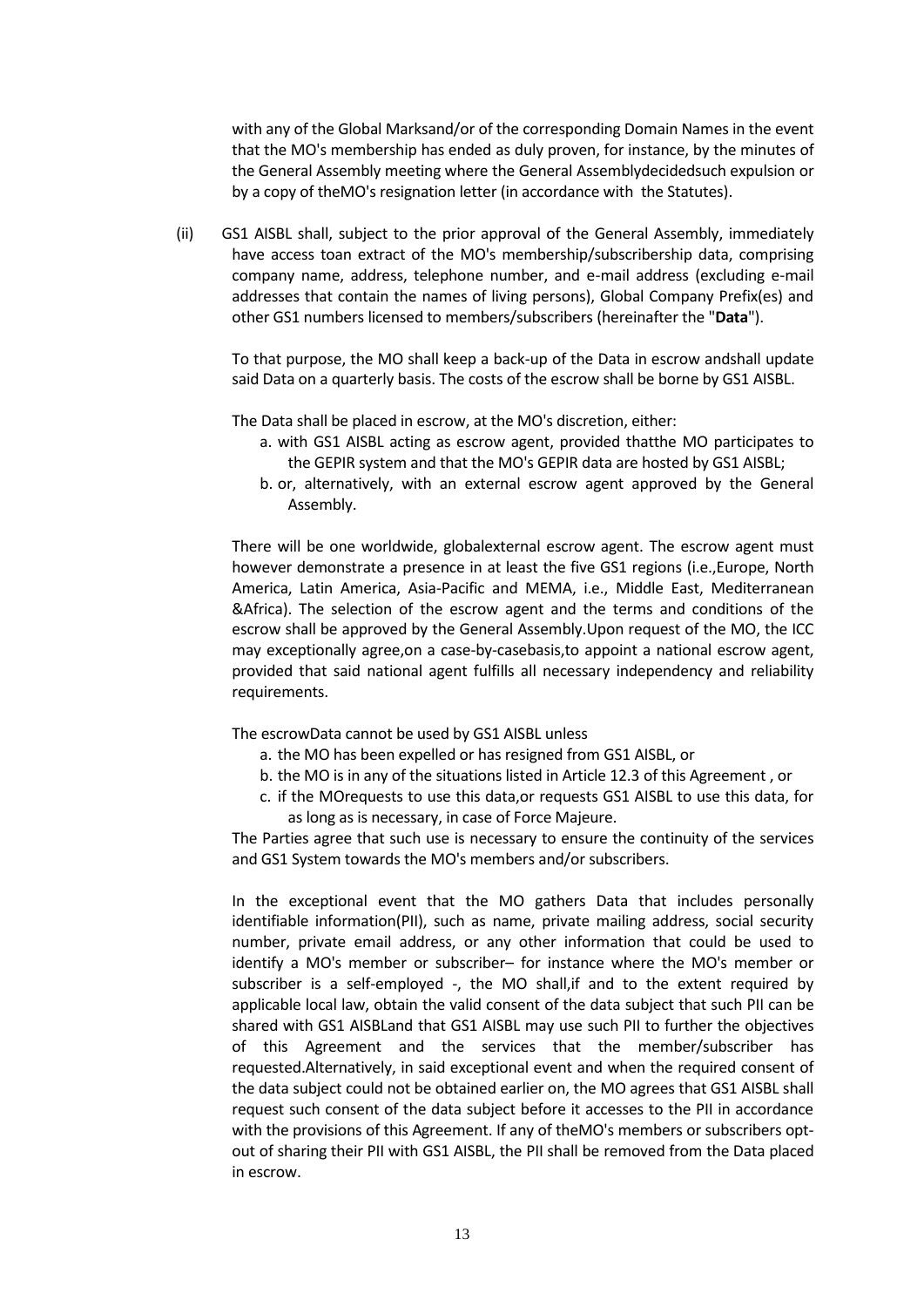### **14. Assignment**

Unless otherwise provided for in this Agreement, the Parties may not assign this Agreement or their rights or obligations under this Agreementto third parties without the other Party's prior written consent.

## **15. Survival**

Notwithstanding expiry or termination of this Agreement for any reasons, the rights and obligations of the Parties under Articles8,10, 11, 13, 19 and 20shall remain in full force and effect to the fullest extent permitted by the applicable law.

### **16. Modification and waiver**

No modification of this Agreement shall be deemed effective unless in writing and signed by each of the Parties hereto, and no waiver of any right set forth herein shall be deemed effective unless in writing and signed by the Party against whom enforcement of the waiver is sought.

## **17. Severability**

In the event that any provision, of or a portion of any provision, of this Agreement is held to be illegal, invalid or unenforceable in any respect by a court or arbitration body of competent jurisdiction, the legality, validity or enforceability, of the remaining (portion of any such) provision(s) shall not be in any way affected or impaired thereby and shall remain in full force and effect.

### <span id="page-13-0"></span>**18. Entire agreement**

18.1.This Agreement together with its Schedules, which form an integral part of the Agreement, constitutes the full agreement of the Parties hereto with regard to the object to which it refers and contains everything the Parties have negotiated and agreed upon within the framework of this Agreement.This Agreement replaces and annuls any agreement, communication, offer, proposal, or correspondence, oral or written, previously exchanged or concluded between the Parties and referring to the same object.

The Parties acknowledge that they are aware of and agree with the documents referred to in this Agreement,which are available and can be perused online, including:

- the Code of Practice for GS1 Member Organisations, the Statutes, GS1 Operational Manual (available on[: http://mozone.gs1.org/operational-manual\)](http://mozone.gs1.org/operational-manual);
- the Branding Guidelines (available on [http://mozone.gs1.org/1/brand/downloads/GS1\\_GlobalBrandManual\\_V1-2\\_2015-04-](http://mozone.gs1.org/1/brand/downloads/GS1_GlobalBrandManual_V1-2_2015-04-16.pdf) [16.pdf\)](http://mozone.gs1.org/1/brand/downloads/GS1_GlobalBrandManual_V1-2_2015-04-16.pdf).

GS1 AISBL reserves the right to modify the internet addresses on which these documents are available. GS1 AISBL shall inform the MO of any such change of address. In addition, the Parties acknowledge that these documents may be updated, modified or replaced in accordance with the rules governing them.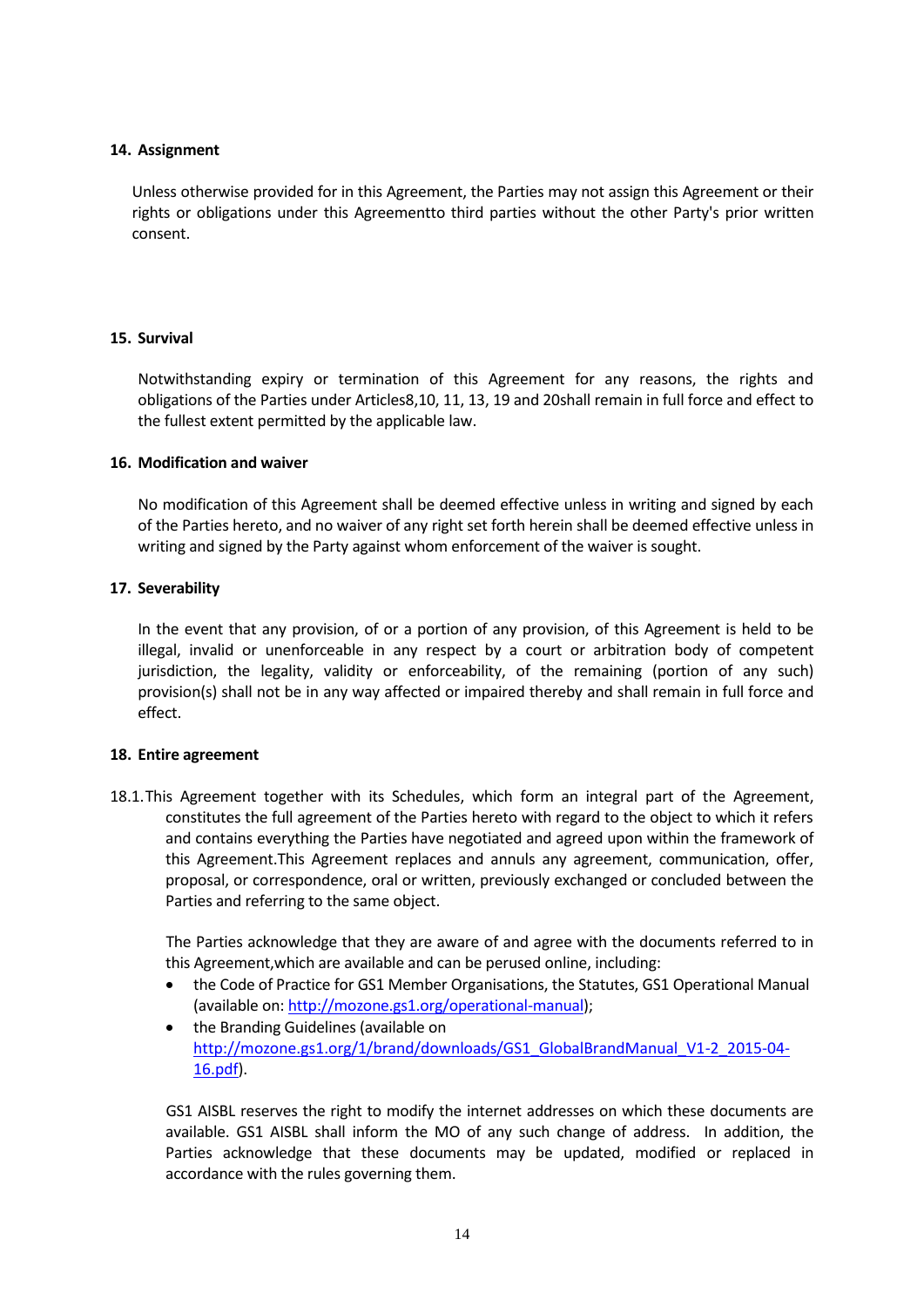18.2 In case of any discrepancy or conflicting terms between the terms of this Agreement (or any of its Schedules) and the Statutes, the terms of the Statutes shall prevail.

In case of any discrepancy or conflicting terms between the terms of this Agreement (or any of its Schedules) and the Branding Guidelines, the terms of this Agreement shall prevail.

#### **19. Applicable law**

This Agreement, its validity, performance and enforcement, shall be governed, construed and interpreted in accordance with the laws of the State of Belgium, excluding its rules of conflict of laws.

#### <span id="page-14-0"></span>**20. Remedies and jurisdiction**

#### <span id="page-14-1"></span>20.1. **Dispute regarding the membership rights**

Any disputes or claims regarding the membership rights of the MO, i.e., relating to the resignation or expulsion of the MO from GS1 membership, shall follow the procedure described in the Statutes(currently articles 7 and 19) and shall therefore be submitted in the first place to the Management Board which may then decide to submit a request for expulsion to the General Assembly.

### 20.2. **Disputes between MOsarising from or relating to the performance or interpretation of the Agreement**

In accordance with the Statutes (currently article 19), any disputes or claims between the MO and another member organisation arising from orrelating to the performance or interpretation of this Agreement, including the registration or use of the Marksin compliance with this Agreement and the Rules of Neutrality and Engagement incorporated in Schedule F, which cannot be settled by the parties concerned shall be submitted to the Management Board for settlement. The decision of the Management Board shall be final unless otherwise decided by the General Assembly.

Any member organisation wishing to appeal against a decision of the Management Board shall refer the appeal to the President – Chief Executive Officer who shall refer the matter to the next meeting of the General Assembly for decision. Any decision of the General Assembly shall be final and binding.

## 20.3. **Disputes between GS1 AISBL and the MOarising from or relating to the performance or interpretation of the Agreement**

- 20.3.1. Without prejudice to Article20.2 of this Agreement, any disputes or claimsbetween GS1 AISBL and the MO arising from or relating to the performance or interpretation of this Agreement shall be primarily referred to the ICC in order to try to settle the issue amicably.
	- In the event the MO does not comply with any of its obligations under this Agreement, the ICC shall inform the MO in writing that the MO is given the opportunity to remedy the breach within a reasonable term granted and determined by the ICC. For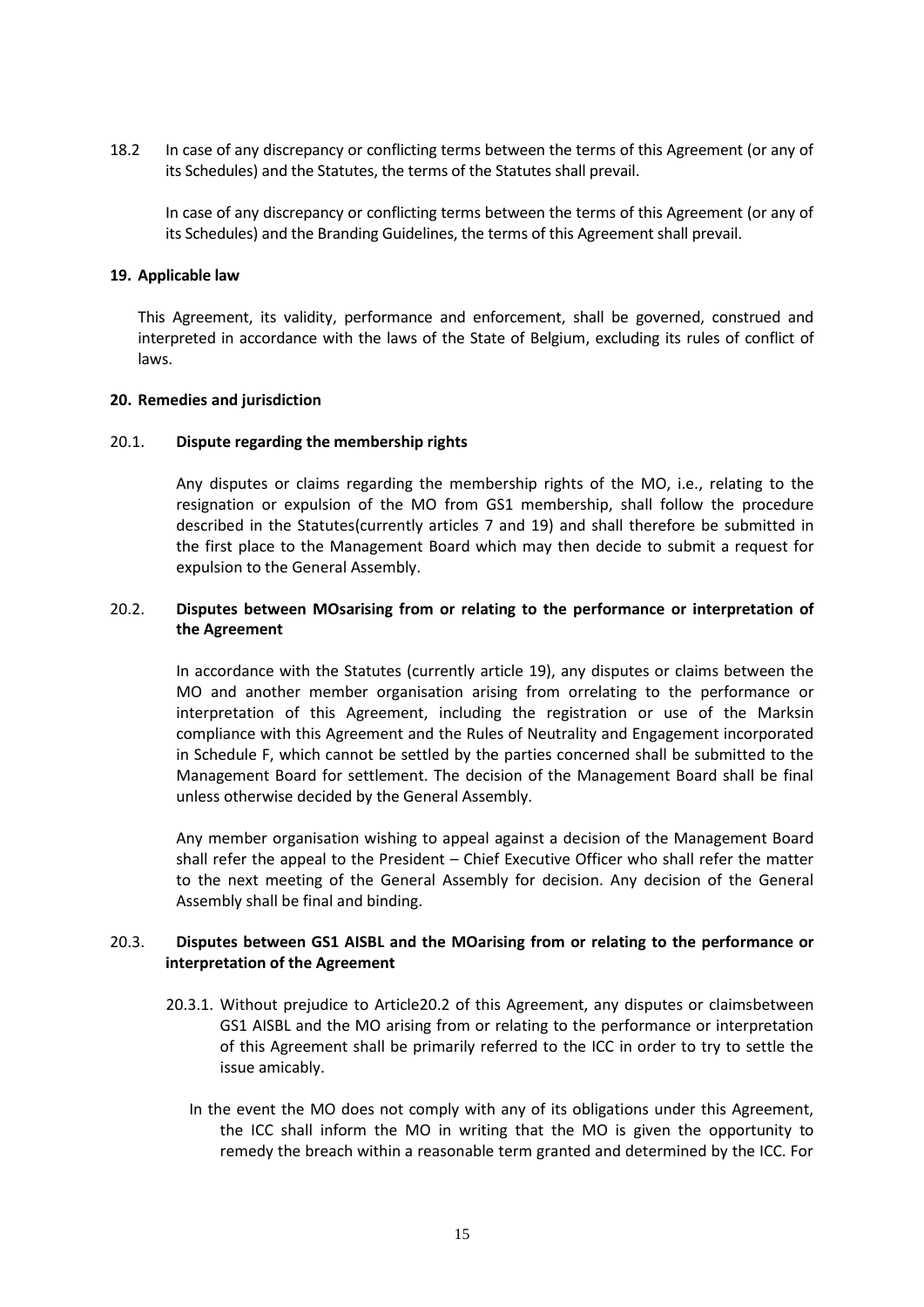that purpose, the ICC shall provide a remedy plan defining the milestones and actions to be undertaken by the MO to remedy any breach and become compliant.

- 20.3.2. In the event that the MO does not comply with the remedy plan within the term determined by the ICC, the ICC shall then escalate the issue to the Management Board which shall provide its decision on the issue.
- 20.3.3. In the event the MO does not comply with the decision of the Management Boardwithin the deadline defined by the Management Board, the Management Board shall take one of the following actions:
	- (a) If the nature of the breach meets the conditions for expulsion defined in the Statutes of GS1 AISBL (currently article 7), Article 20.1of this Agreement shall apply and the Management Board may decide tosubmit a proposal to expel the MO from membership of GS1 AISBL to a vote of the General Assembly;
	- (b) If the dispute or claim only relates to a breach of the Agreement that is not considered by the Management Board as a breach of the Statutes meeting the conditions for expulsion defined in the Statutes(currently article 7), the Management Board shall submit the matter to the final and binding decision of an international arbitration body approved by the General Assembly, which international arbitration body shall have exclusive jurisdiction. If the MO does not comply with the decision of the arbitration body, Article 20.1 of this Agreement shall apply: the Management Board shall assess whether the breach meets the conditions of the Statutes (currently article 7)and may decide to submit a request for expulsion to the General Assembly.

### <span id="page-15-0"></span>20.4. **Right to comment**

At each level of escalation, including for Article 20.2of this Agreement, the MO shall be offered the opportunity to submit its comments and viewpoint in writing or orally.

### 20.5. **Urgent or preliminary measures**

20.5.1. In any event, and notwithstanding the escalation process described above in Articles 20.2 to [20.4o](#page-15-0)f this Agreement, GS1 AISBL shall, subject to the ICC's prior approval,have the right to seek urgent and/or preliminary measures of protection of the Marks (e.g., urgent injunction from using the Marks) either from the above international arbitration body or from ordinary courts having jurisdiction on the MO and/or on the MO's activities.In addition, GS1 AISBL shall be entitled to enforce its rights under the Agreement through the same arbitration body or through court actions after expulsion of the MO.

### 20.6. **The arbitration body**

20.6.1. In accordance with Article [20.1](#page-14-1) of this Agreement, the arbitration body shall have no jurisdiction to decide on the expulsion of the MO from the membership of GS1 AISBL or on claims from the MO following its expulsion by decision of the General Assembly.